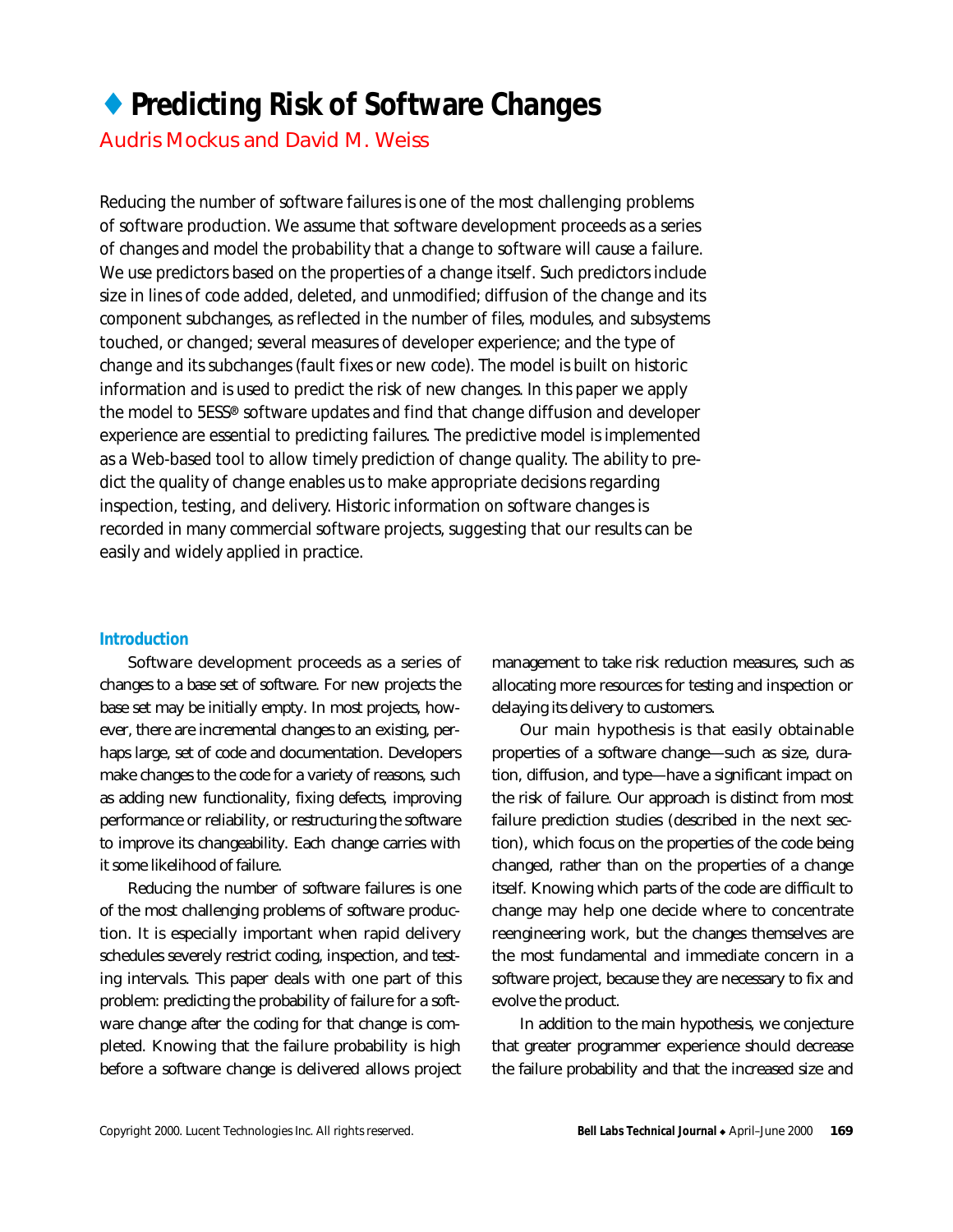diffusion of a change should increase it. To test our hypotheses we designed the necessary change measures, constructed a model for change failure probability, and then tested our hypotheses by using them in the predictive model.

From a practical perspective we are interested in knowing if we can create failure probability models that are useful in a commercial software project. As a test case we created such a model for a large software system, the 5ESS® switching system software.<sup>1</sup> We evaluated the predictive properties of our model and then transformed the model into a decision support tool. It is currently being used by the 5ESS project to evaluate the risk of changes that are part of software updates (SUs).

The remainder of this paper is organized as follows. In the section immediately below, we review related work. Next we define the terminology of software changes and describe the data, after which we discuss the goals and methods of our research, including the change measures. In "Model Fitting," we construct the models and test our hypotheses. Then we consider the predictive power of the model and discuss the issues associated with applying the model in practice.

# **Related Work**

A number of studies investigate the characteristics of source code files with high fault potential. A common approach is to use several product measures determined from a snapshot of the code itself—as predictors of fault likelihood, with code size (that is, the number of lines of code) as the canonical fault prediction measure. Studies conducted by An, Gustafson, and Melton,<sup>2</sup> Basili and Perricone,<sup>3</sup> and Hatton<sup>4</sup> relate defect frequency to file size. An, Gustafson, and Melton2 also used the degree of nesting to predict a file's fault potential. Measures of code complexity, such as McCabe's cyclomatic complexity<sup>5</sup> and Halstead's program volume $6$  are other examples of product measures sometimes linked to failure rates. Empirical studies of product measures and fault rates were described by Schneidewind and Hoffman,<sup>7</sup> Ohlsson and Alberg,<sup>8</sup> Shen et al.,<sup>9</sup> and Munson and Khoshgoftaar.<sup>10</sup>

A different class of measures for modeling fault rates uses data taken from the change and defect his**Panel 1. Abbreviations, Acronyms, and Terms** ECMS—Extended Change Management System EXP—developer experience FIX—fix of a defect found in the field IMR—initial maintenance request IMRTS—IMR Tracking System INT—difference in time between the last and first delta LA—number of lines of code added LD—number of lines of code deleted LOC—number of lines of code LT—number of lines of code in the files touched by the change MR—maintenance request ND—number of deltas NF—number of files NLOGIN—number of developers involved in completing an IMR NM—number of modules NMR—number of MRs NS—number of subsystems REXP—recent experience SCCS—Source Code Control System SEXP—subsystem experience SU—software update URL—uniform resource locator VCS—version control system

tory of the program. Yu, Shen, and Dunsmore<sup>11</sup> and Graves et al.12 use defect history to predict faults, and Basili and Perricone3 compare new code units with those that borrow code from other places.

The software reliability literature contains many studies<sup>13-19</sup> that estimate the number of faults remaining in a software system in order to predict the number of faults that will be observed in some future time interval. A critique of these approaches is presented by Moranda.20 In contrast to the preceding studies, which attempt to identify the probability of failure or the number of failures for a software entity, we focus on predicting the probability of failure resulting from a change to a software entity.

#### **Software Changes**

Most software products evolve over time because there is a need to fix defects and extend functionality. The evolution is accomplished by changing the source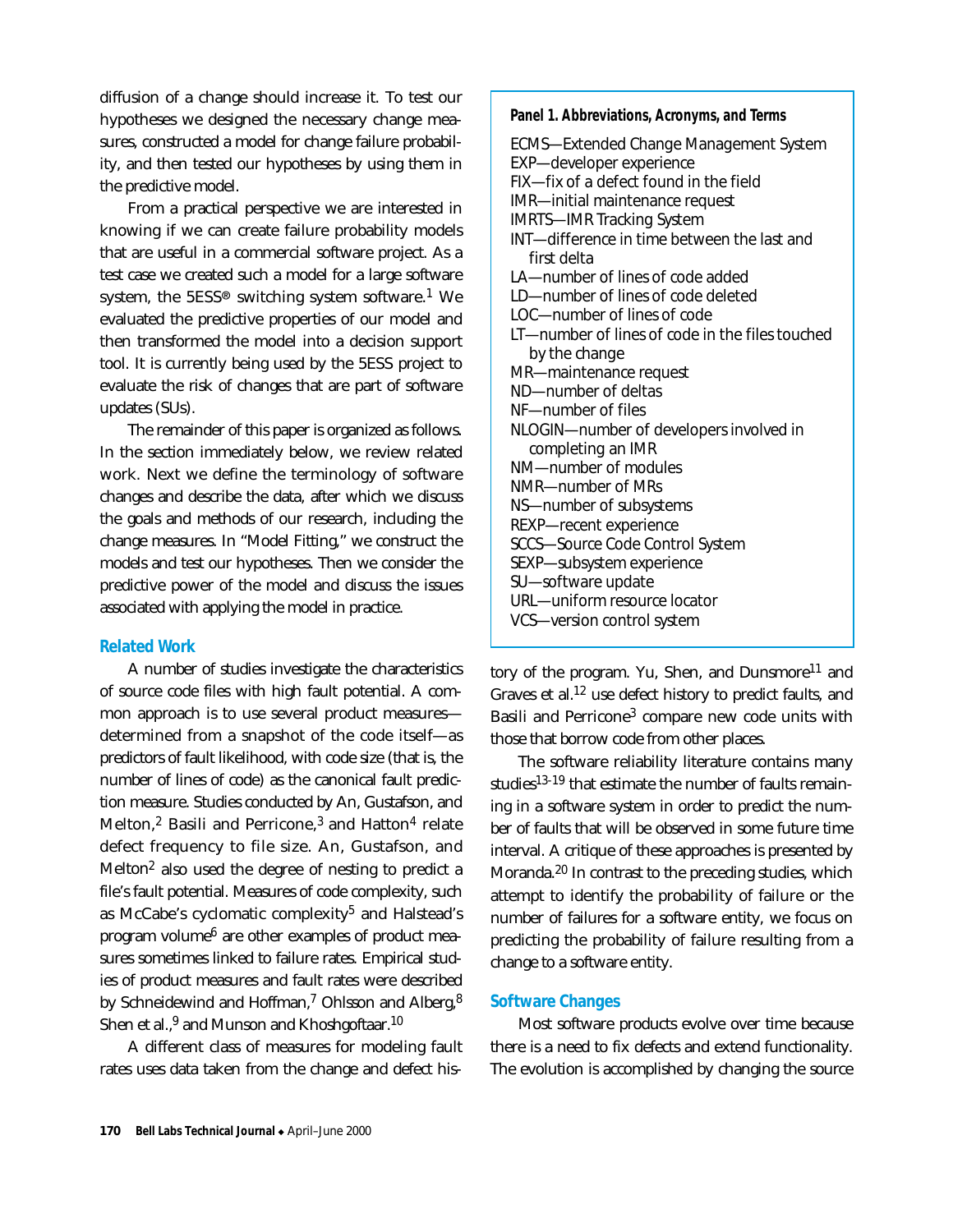code. Sets of changes are typically grouped together into releases or generics. A release represents a new version of software that fixes a number of defects and adds new features. Good business practices demand that new feature offerings and fault fixes be made available to customers as fast as possible. However, as software systems increase in size, the task of frequently installing new releases becomes increasingly unwieldy. SUs are used to solve that problem. The SUs can be thought of as small releases designed to fix the most urgent defects rapidly and, possibly, to deliver the most lucrative features.

A logical change to the system is implemented as an initial maintenance request (IMR). To keep it manageable, each IMR is organized into a set of maintenance requests (MRs), where each MR is confined to a single subsystem. Each MR may require changes to several source code files. A file may be changed several times, and each change to a file is called a *delta*. The delta is an atomic change to the source code recorded by a version control system (VCS). The minimal information associated with each delta includes the file, developer, date, and lines changed. Very large software releases typically cause at least one failure, even in the most reliable software products, so it does not make sense to predict the failure probability for an entire release (although it is known to be close to one). For small SUs, however, this is often not true; the probability of failure is significantly less than one. It is important for the project management to know why the probability of failure is high for some changes, so they can take appropriate action. Because SUs are composed of IMRs, knowing which IMRs have high failure probability is crucial, so they can either be more thoroughly inspected and tested, or even be delayed, until a subsequent SU. These practical considerations lead us to study the probability of failure for IMRs, rather than for entire SUs or releases.

#### **Software Project**

The project under study is the software for a high availability telephone switching system (5ESS). In the 5ESS software, in addition to an annual main release, a continual series of SUs are sent out, both to give customers needed software fixes and to add features that did not make it into the main release. In the 5ESS software, the SUs are implemented by patching new and replacement functions onto a running system. On the running switch, the SU is loaded into a block of available memory. Vectors are set to direct the existing code to the SU code at appropriate points. In many cases, there is no system downtime when the SU is patched into the running system.

Both releases and SUs consist of a number of IMRs. IMRs go through several stages until they are ready to be submitted. They then enter a pool of candidate IMRs for release. From this pool the most urgent candidates are selected for the SU. The selected IMRs are then built, tested, and finally released in the SU. Our models are designed to provide failure probabilities for IMRs that are in the "submitted" state. SU failures are costly and may be a cause for customer dissatisfaction. Consequently, project management can use IMR risk information to select IMRs for an SU; build and test teams can use the same information to decide where to spend extra resources for IMRs that pose a high risk.

# **Change Data**

The 5ESS source code is organized into subsystems, and each subsystem is further subdivided into a set of modules. Any given module contains a number of source code files. Each logically distinct change request is recorded as an IMR by the IMR Tracking System (IMRTS). The IMRTS records the SU (or release) number for the IMR and indicates whether the IMR was opened to fix a defect found in the field. The project also has an SU tracking database that lists all the SU failures and the IMRs that caused these fail[ures, based on a](#page-3-0) root cause analysis.

**Figure 1** shows the change hierarchy and its associated databases. Boxes with dashed lines define data sources, such as the SU tracking database; the blue boxes define changes; and the remaining boxes define properties of changes. The arrows define an "is a part of" relationship among changes—for example, each MR is part of an IMR.

The change history of the files is maintained using the Extended Change Management System (ECMS)<sup>21</sup> for initiating and tracking changes; and the Source Code Control System (SCCS)<sup>22</sup> for managing different versions of the files. The ECMS records information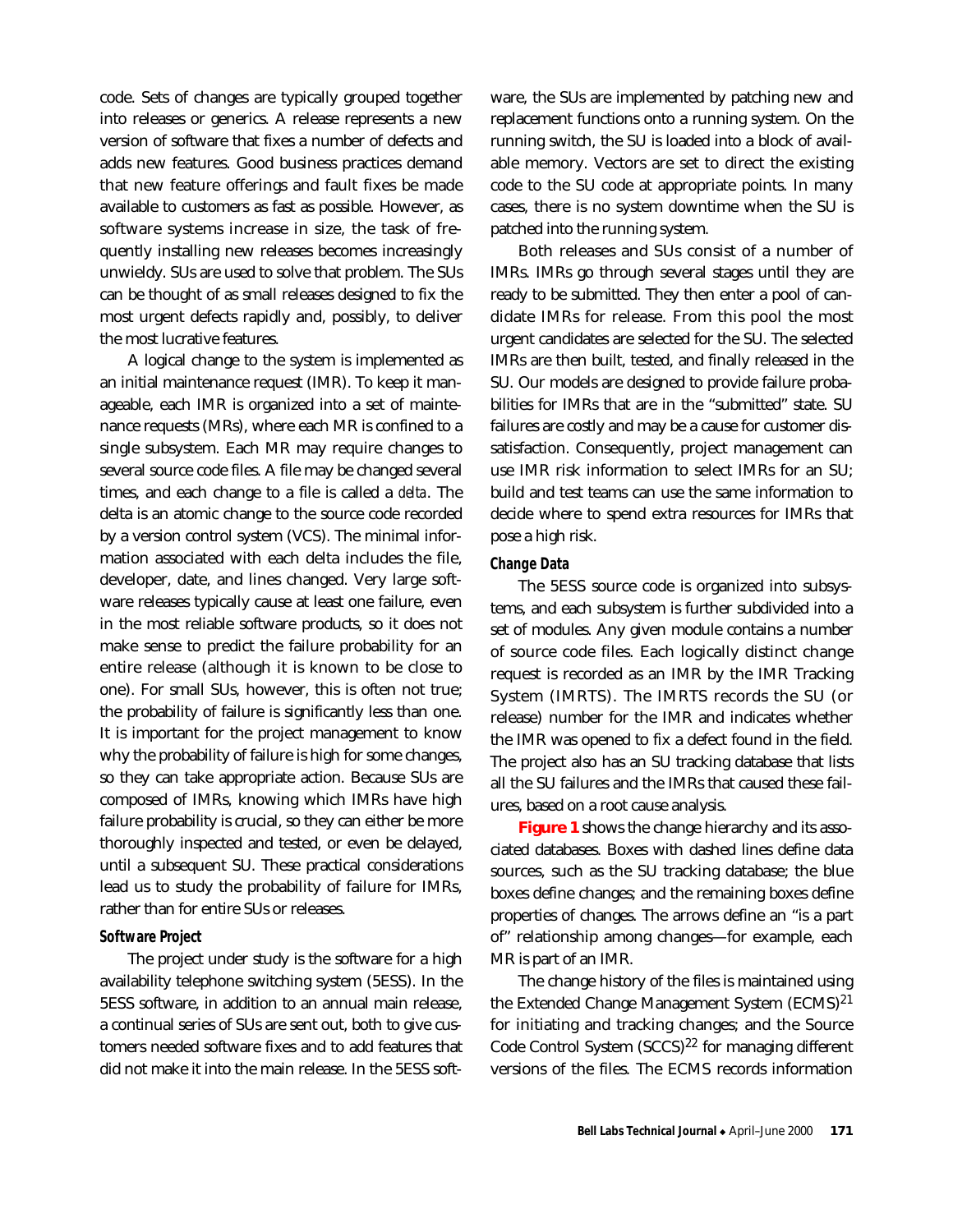<span id="page-3-0"></span>



about each MR. Every MR is owned by a developer, who makes changes to the necessary files to implement the MR. The lines in each file that were added, deleted, or unchanged are recorded as one or more deltas in SCCS. It is possible to implement all MR changes restricted to one file by a single delta, but in practice developers often perform several deltas on a single file, especially for larger changes. For each delta, the time of the change, the login of the developer who made the change, the number of lines added and deleted, the associated MR, and several other pieces of information are all recorded in the ECMS database.

Failed IMRs are identified only for the population of IMRs that are part of the SUs. Consequently, we use only that population of IMRs in our analysis. The population includes about 15,000 IMRs during a period of ten years.

#### **Research Goals and Methods**

Our main research goal is to determine if we can predict the probability that a change to the source code will cause a failure based on information available after the coding stage. Prediction at an earlier stage is likely to be much less precise, and prediction at a later stage would be much less useful, because fewer options would be available to mediate the risk.

Despite extensive literature on source code complexity,5,6 complexity of an object-oriented design,23 or functional complexity,24 little attention has been devoted to studying the properties of software changes. Belady and Lehman<sup>25</sup> described an early study of releases, and Basili and Weiss<sup>26</sup> reported on an exploratory investigation of smaller changes. We used a subset of change measures obtained by the SoftChange system $27$  from a software project's version control database. We grouped such measures into five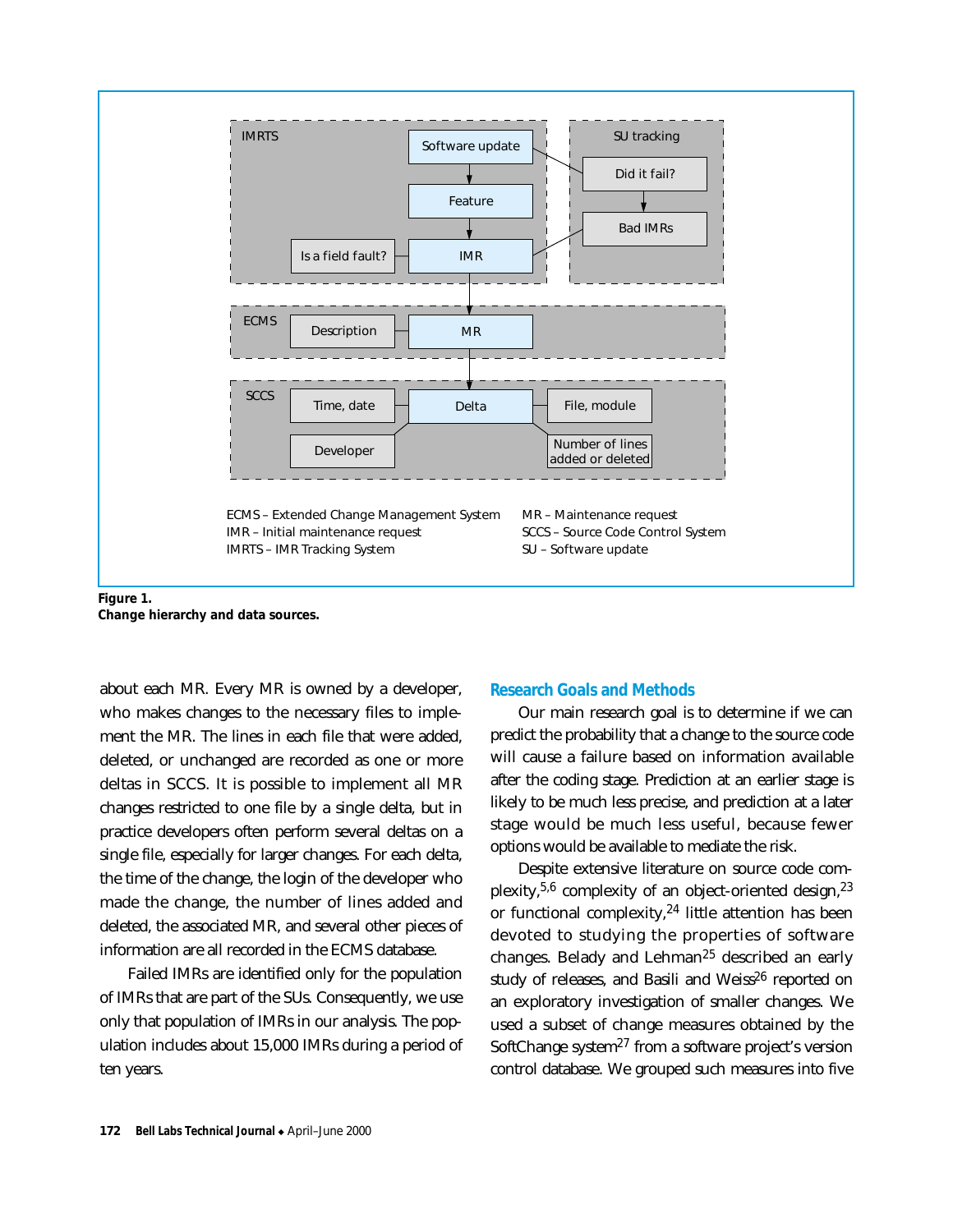classes: size, interval, diffusion, experience, and change purpose measures. For each of these measures we formed a hypothesis about its effect on the likelihood of failure of a change, as described below.

#### **Properties of Changes**

The properties of change that factor into our prediction include the diffusion and size of a change, the type of change, and the programmers' experience with the system, as described below.

Diffusion of a change is one of the most important factors in predicting the likelihood of failure. By diffusion of a change, we mean the number of distinct parts of software, such as files, that need to be touched, or altered, to make the change. A large diffusion indicates that the modularity of the code is not compatible with the change, because several modules have to be touched to implement the change. We expect diffuse changes to have a higher probability of failure than non-diffuse changes of a comparable size. The diffusion of a change reflects the complexity of the implementation and, consequently, leads to a higher likelihood of serious mistakes being made by programmers.

We also expect that a larger change would be more likely to fail. The intuitive reason is that a larger change (with a comparable diffusion) would create more opportunities to make a mistake that would result in a failure.

The changes for new functionality often involve creating new functions and new source code files, while the defect fixes are less likely to do that. As a result, defect fixes tend to be much smaller than new functionality changes. Because of these significant differences, we have no reason to expect that the probability of failure would be similar for both types of changes. Furthermore, if we assume that programmer familiarity with the code is an important factor in preventing failures, it is more likely that the fixed code would be less familiar to the developer than the new code he or she just wrote for a feature. If this hypothesis is true, then similarly sized and diffuse fault fixes made by programmers with similar experience would have a higher probability of failure than the new feature changes.

Finally, programmers' experience with a system should increase their familiarity with it and, consequently, reduce their likelihood of making a serious mistake in a change. Of course, this inequality should hold true only for otherwise similar changes.

To test our hypotheses, first we defined a number of change measures and extracted them from the product under study. Then we constructed and fitted a predictive change failure probability model and tested our hypotheses. Finally, we selected a parsimonious model with high predictive power and applied it in practice to predict the risk of failure.

#### **Construction of Change Measures**

In this work we are interested in change measures that have three basic properties:

- The measure should be automatically computed from any software project's change management data.
- The measure could be obtained immediately after the coding stage to provide enough time for risk reduction activities if the predicted risk turns out to be high.
- The measure should reflect a property of a change that might significantly affect the probability that a change would cause a failure.

The first point ensures that it would be possible to extract similar measures for most software projects. The second guarantees that a measure could be used in practice if it turned out to be important in predicting the probability of failure. The last point reflects the goals of this investigation.

Change diffusion or interaction measures include the total number of files (NF), number of modules (NM), and number of subsystems (NS) touched by an IMR, or the number of developers involved in completing an IMR (NLOGIN). We use the following IMR size measures: number of lines of code (LOC) added (LA), LOC deleted (LD), and LOC in the files touched by the change (LT). The number of MRs (NMR) and the number of deltas (ND) reflect both the diffusion and size of an IMR. We measured the duration of an IMR by calculating the difference in time between the last and first delta (INT). We also used information about whether the change was made to fix a defect found in the field (FIX). If the IMR was a fix, the predictor FIX is one; otherwise it is zero.

IMR experience measures are based on the aver-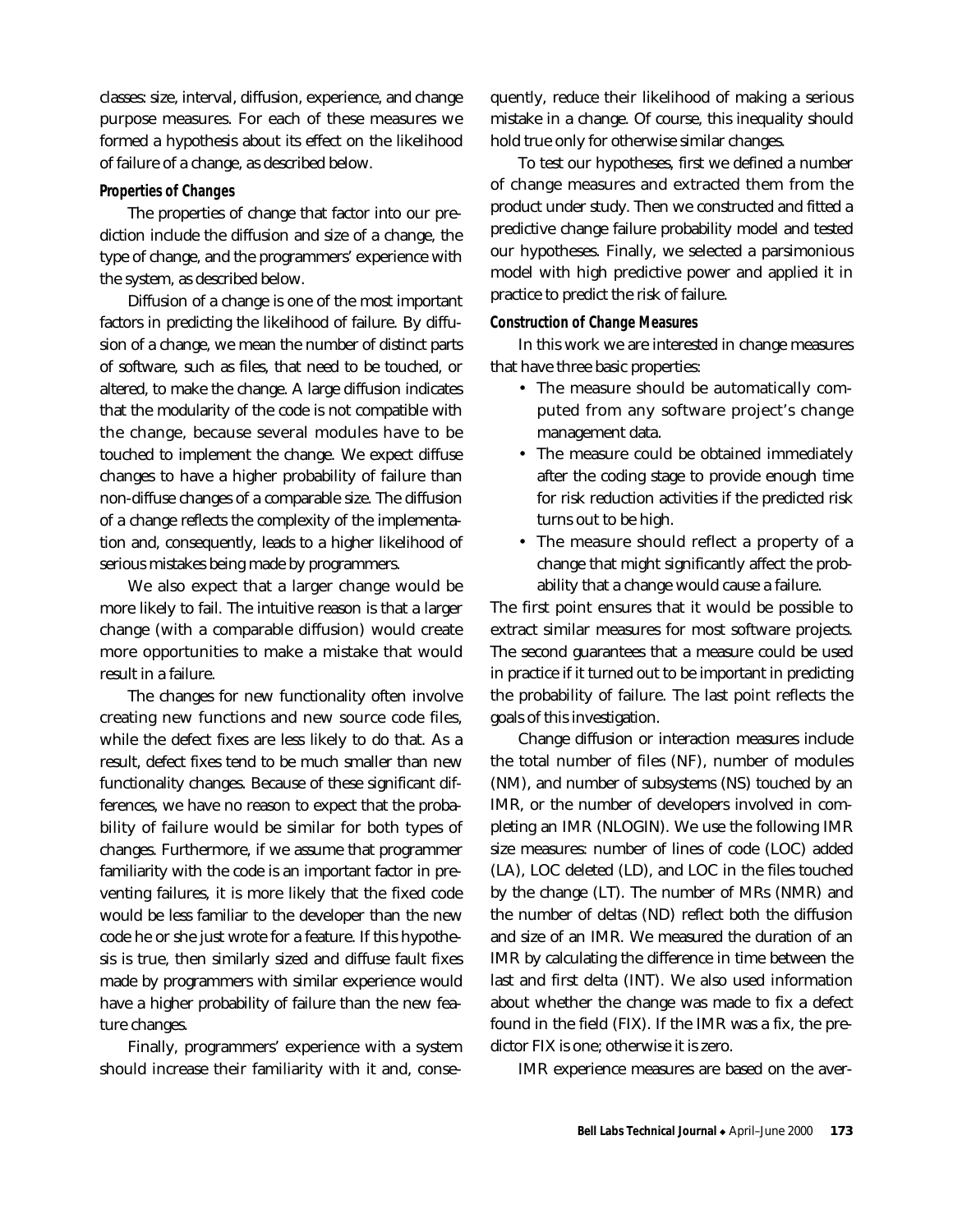**Table I. Summary of change measures.**

| Type                  | Abbreviation  | Definition                                          |  |
|-----------------------|---------------|-----------------------------------------------------|--|
| Diffusion             | ΝS            | Number of subsystems touched                        |  |
|                       | <b>NM</b>     | Number of modules touched                           |  |
|                       | ΝF            | Number of files touched                             |  |
|                       | <b>NLOGIN</b> | Number of developers involved                       |  |
| Size                  | LA            | Lines of code added                                 |  |
|                       | LD            | Lines of code deleted                               |  |
|                       | ΙT            | Lines of code in the files<br>touched by the change |  |
| Diffusion<br>and size | <b>ND</b>     | Number of deltas                                    |  |
|                       | <b>NMR</b>    | Number of MRs                                       |  |
| Interval              | INT           | Time between the last and<br>first deltas           |  |
| <b>FIX</b><br>Purpose |               | Fix of a defect found in the<br>field               |  |
| Experience            | EXP           | Developer experience                                |  |
|                       | REXP          | Recent developer experience                         |  |
|                       | <b>SFXP</b>   | Developer experience on a<br>subsystem              |  |

age experience of developers performing the change. Developer experience (EXP) is determined by the number of deltas completed by a developer in making previous changes before the current change is started. EXP is computed by taking a weighted geometric average over the set of developers involved in the change, where the weights are the number of deltas contributed by each developer. Two modifications of developer experience measures are also computed: recent experience (REXP) and subsystem experience (SEXP). For REXP, recent deltas are weighted more heavily than deltas performed a long time ago (the number of deltas completed *n* years ago gets weight  $1/(n + 1)$ ). For SEXP, only deltas on the subsystems that a change touches are included in calculating developer experience. **Table I** summarizes the definitions of these measures.

### **Model Fitting**

Logistic regression, described by McCullagh and Nelder,28 is a standard way to model probabilities or proportions. Linear regression, though more com**Table II. ANOVA for the full model.**

| Description                           | Predictor      | p-value |
|---------------------------------------|----------------|---------|
| Number of subsystems                  | log NS         | 0.00    |
| Number of modules                     | log NM         | 0.00    |
| Number of files                       | log NF         | 0.02    |
| Number of deltas                      | log ND         | 0.00    |
| Number of MRs                         | log NMR        | 0.04    |
| Number of logins                      | log NLOGIN     | 0.25    |
| Lines of code added                   | $log(LA + 1)$  | 0.00    |
| Lines of code deleted                 | $log (LD + 1)$ | 0.87    |
| Lines of code in the<br>touched files | $log(LT + 1)$  | 0.09    |
| Is it a problem fix?                  | FIX            | 0.00    |
| Change interval                       | log INT        | 0.00    |
| <b>Experience of developers</b>       | log EXP        | 0.00    |
| Recent experience                     | log REXP       | 0.56    |
| Subsystem experience                  | log SEXP       | 0.36    |

monly used, is not suitable, because the modeled response must have values between zero and one. In logistic regression, as in linear regression, one uses a number of predictor variables and the response variable, which—in contrast to linear regression—can only range between zero and one. In our case, the response variable is one if an IMR caused a failure, and zero otherwise. Most predictor variables are highly skewed and need a logarithmic transformation.

We use all change measures in the full model: (1) +  $\alpha_{13}$ log REXP +  $\alpha_{14}$ log SEXP<sub>,</sub>  $+ \alpha_{10} \log INT + \alpha_{11} FIX + \alpha_{12} \log EXP$ +  $\alpha_s$ log (LD + 1)+ $\alpha_s$ log (LT + 1)  $+\alpha_6 \log NMR + \alpha_7 \log (LA + 1)$  $+\alpha_3 \log NF + \alpha_4 \log NLOGIN + \alpha_5 \log ND$  $logit(P(failure)) = C + \alpha_1 log NS + \alpha_2 log NM$ 

where  $logit(p) = log\{p/(1-p)\}, C$  is the intercept, and the estimated coefficients are α*<sup>i</sup>* . **Table II** shows the significance of the factors in the full model.

Because some predictors are strongly correlated, it may be difficult to interpret the estimated values of the coefficients in the full model. Model selection techniques such as stepwise regression, described by Chambers and Hastie, $29$  can assist in choosing the best model. The technique proceeds by iteratively dropping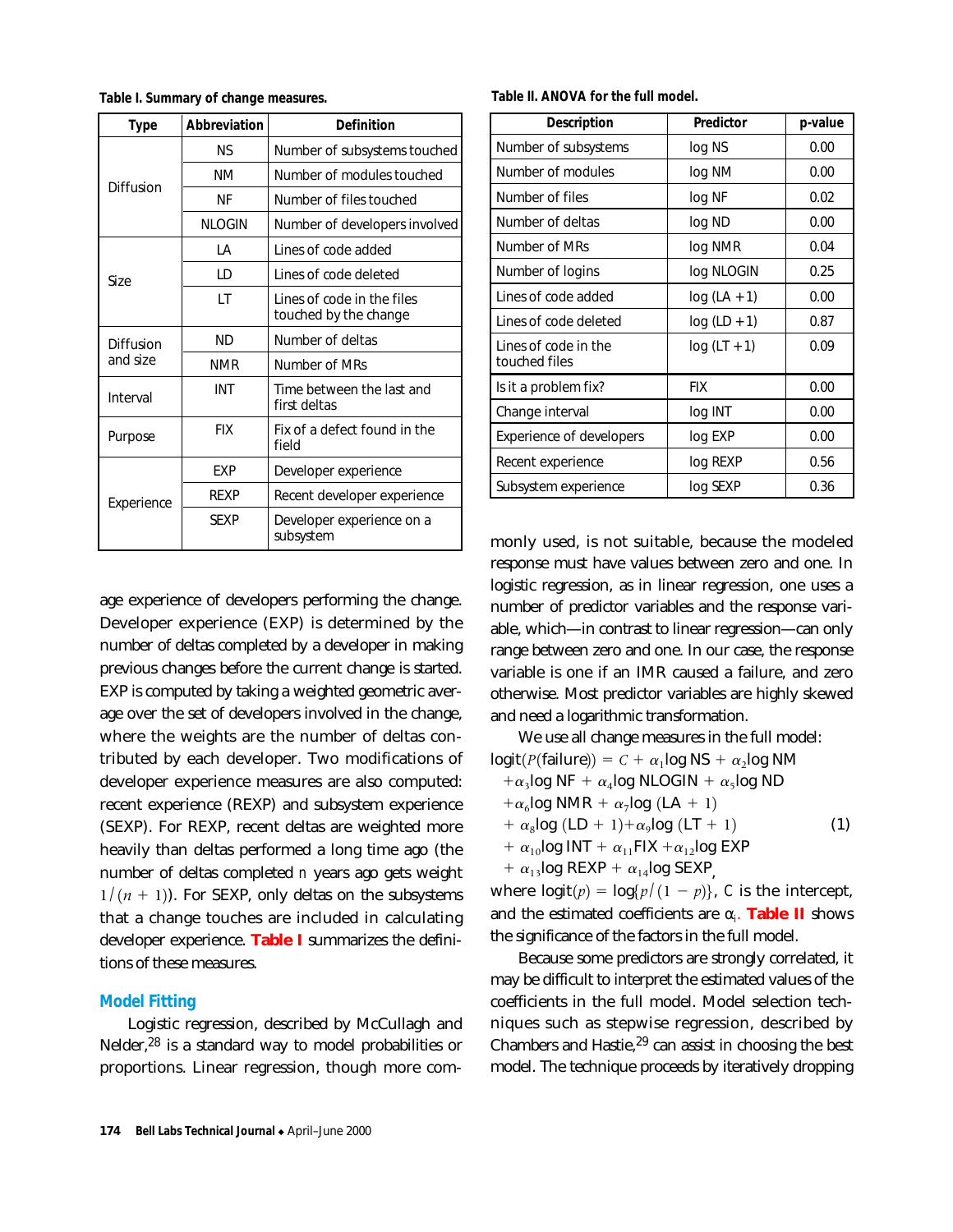| Description          | Predictor     | <b>Estimate</b> | p-value |
|----------------------|---------------|-----------------|---------|
| Number of subsystems | log NS        | 0.41            | 0.000   |
| Number of deltas     | log ND        | 0.10            | 0.000   |
| Is it a fix?         | <b>FIX</b>    | 0.60            | 0.000   |
| Interval             | log INT       | 0.05            | 0.000   |
| Experience           | log EXP       | $-0.11$         | 0.002   |
| Lines of code added  | $log(LA + 1)$ | 0.18            | 0.002   |

**Table III. Coefficients for the reduced model.**

predictors from the full model until dropping any remaining predictor would no longer be beneficial, based on Mallows Cp criteria.30,31 The procedure in this case suggested a simpler model, as follows:

$$
logit(P(failure)) = C + \alpha_1 log NS + \alpha_2 log ND
$$
  
+ $\alpha_3 FIX + \alpha_4 log INT + \alpha_5 log EXP$  (2)  
+ $\alpha_6 log (LA + 1)$ .

Both Table II and **Table III** show that the coefficients for size, diffusion, purpose, and experience are significantly different from zero, supporting our main hypothesis that change properties do affect the probability of failure, at least in the considered project.

Our specific hypotheses on size and diffusion of changes are also supported because the IMR failure probability increases with the number of deltas, the number of lines of code added, and the number of subsystems touched. Average programmer experience significantly decreases the failure probability. Finally, the changes that fix field problems are more likely to fail than other IMRs if values for other predictors are comparable.

The model also indicates that the IMR interval has an influence on failure probability, even after accounting for other factors. We speculate that the longer interval might indicate organizational or other difficulties that may arise when IMR is implemented, and these difficulties might increase the potential for failure. For example, if it takes an unexpectedly long time to complete coding the change, that increase could reduce the time and effort used for inspection and testing.

We should note that there may be other predictors we did not measure. For example, we expect that the number and type of installations for the SU would influence the probability of failure. When an update is sent to a very large number of installations or to installations

that handle an extremely heavy workload, it is reasonable to expect the probability of failure to increase.

As a caution, note that the hypotheses were confirmed only in a statistical sense; our statistical model (or, indeed, any statistical model) does not prove causal relationships. There might be a latent factor that affects both the predictors and the response. Since the final model is intuitive and reasonable, the possibility of such an unknown latent factor appears unlikely.

# **Prediction**

In practice, we need to identify the IMRs that have a high risk of failure early enough in the development process to be able to take appropriate preventive action. Our goal is to perform the prediction immediately after the coding is complete.

Although calculating the probability of an IMR failure is an essential part of the prediction problem, we need to know what range of probability values is too high for a given delivery, so an appropriate risk management action can be taken. Furthermore, to manage the risk of an IMR, it is important to know why the model predicts a high probability of failure. We took the following steps to address these two requirements.

First, we considered the predictive power of the model by looking at a family of type I and type II errors. We then chose two cutoff probabilities to classify the IMRs into three categories: high risk, medium risk, and normal. Finally, we constructed flags, each corresponding to one predictor in the model, to indicate why the risk was high. For example, an IMR may be classified as having a high risk with two flags, "many subsystems touched" and "is a field fault fix." The project management and developers responsible for the IMR then act based on the class of risk and the flags.

## **Predictive Power**

We classify an IMR as risky if its predicted probability of failure is above a cutoff value. Choosing a cutoff value means attaining a balance between two factors:

• The proportion of IMRs that do not fail when included in the SU, but are identified as risky. This proportion is categorized as the type I error. Such IMRs incur wasted effort in trying to reduce their risk.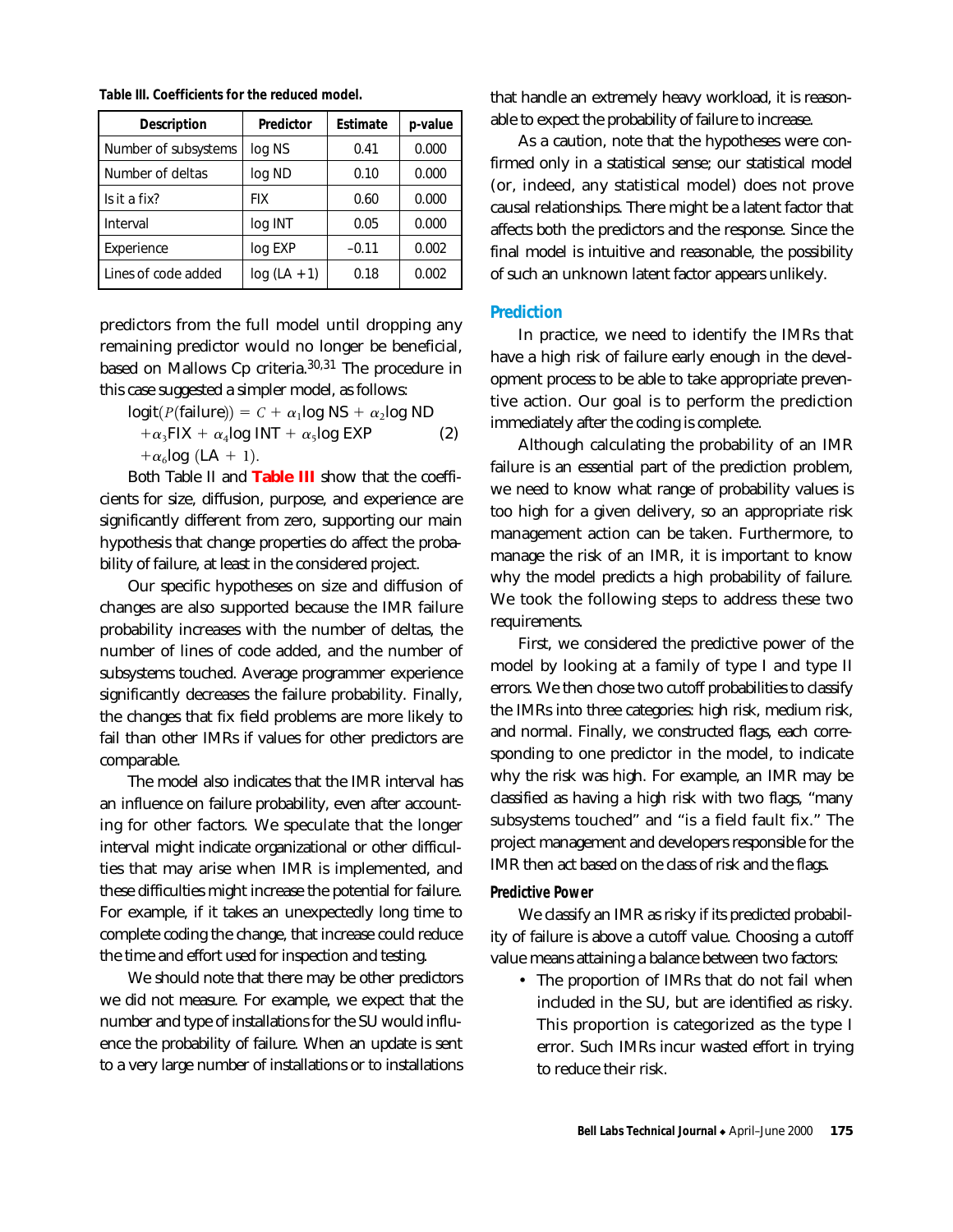<span id="page-7-0"></span>

*Figure 2. Type I and Type II errors for different cutoff values.*

• The proportion of IMRs that do fail when included in the SU, but are not identified as risky, known as the type II error. Such IMRs incur failure remediation costs and customer dissatisfaction.

To choose an appropriate cutoff value, we need to look at error probabilities for a range of cutoff values and to conduct a cost-benefit analysis. The decision may be different for different projects and for different types of deliveries. Customers do not expect SUs or patches to fail; consequently, the cutoff value should be lower than it would be for large deliveries like new releases of software. High-reliability systems (such as the project under study) may require lower cutoff val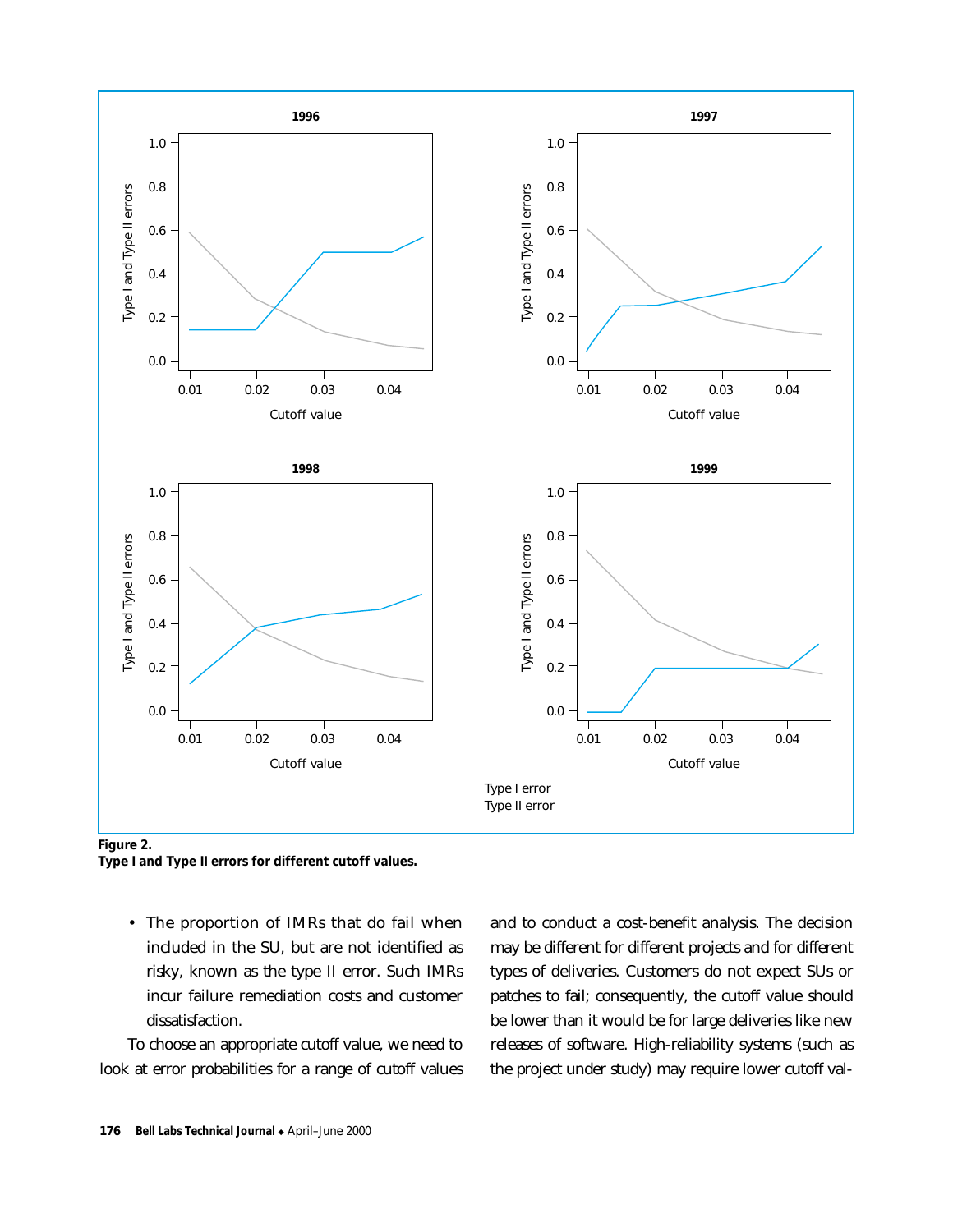ues than systems in which some failures may be tolerated. The decision could also be partly based on the available resources. If the testing and inspection resources are especially scarce at a particular time, the cutoff value may be raised accordingly.

**Figure 2** shows how type I and type II errors d[epend on the cut](#page-7-0)off value. The horizontal axis shows the cutoff probability (increasing to the right), while the type I and type II errors are plotted using colored lines. The plot is produced using the model in Equation (2) and IMR failure data for all years between 1996 and 1999 to illustrate trends. The errors do not change significantly for the first three years. In 1999, however, the type II error drops and the type I error increases slightly. The change in 1999 is a result of radical changes in the SU process designed to increase SU quality.

## **Risk Flags**

Inspection of the error plots suggested two cutoff values appropriate for the project. One cutoff probability was used to identify "high-risk" IMRs and another, lower, cutoff probability was used to identify "medium-risk" IMRs. We initially used this risk classification and the failure probability routinely to communicate the risk information for submitted IMRs. Almost immediately we got feedback from the project management involved that the risk probability and the risk class were not sufficient for the project management to use in making appropriate decisions. As a result we designed an additional set of flags corresponding to each predictor in the model to communicate the reason why the failure probability was high.

A flag is raised if the corresponding predictor exceeds the 95th percentile of the values. For example, the "many subsystems touched" flag is raised for an IMR if the number of subsystems touched is larger than the number of subsystems touched by 95% of IMRs. The "low developer experience" flag is raised when the programmers' experience is below the experience value observed in 95% of IMRs. Finally, all defect fix IMRs have the flag "is a defect fix."

# **Current Use**

The methodology is currently packaged as "the IMR Risk Assessment tool" in the 5ESS software

project. The tool uses change summaries obtained from the SoftChange system.26 Currently, the summaries and predictions are automatically updated three nights a week. During each update, the IMR risk assessment tool:

- Extracts the needed change measures from the summaries;
- Fits the logistic regression model specified in Equation (2), based on the IMRs that have been delivered in SUs;
- Uses the fitted model to predict the risk of all submitted IMRs;
- Classifies all submitted IMRs into risk classes and calculates the risk flags, as described above; and
- Summarizes the IMR risk and other properties on a Web page.

The project manager for the SU then inspects the highrisk IMRs and possibly delays some for a later SU. The developer responsible for the IMR is sent an e-mail message with the following content (proprietary information is changed):

The IMR Risk Assessment tool has flagged your IMR—123456—as potentially risky to SU 25. The enclosed URL provides a detailed explanation of the IMR risk assessment process:

http://www.lucent.com/imrrisk/

| IMR            | Risk   Many subsystems flag |
|----------------|-----------------------------|
| $123456$ 0.031 |                             |

As the developer of this IMR, please recheck your code and the test plan to minimize the risk this IMR poses to SU 25.

#### **Conclusions**

Our idea of predicting failure probabilities of changes based on the properties of the changes seems feasible and useful. We are able to construct a model that appeals to our intuition and apply it to the changes that constitute 5ESS software development. The model uses easily obtainable properties of a software change, including its size, duration, diffusion, and type, as well as the experience of the developer(s) who implemented it.

All the data we use to compute failure probabilities is automatically obtained from the change control system used in the 5ESS software. One could construct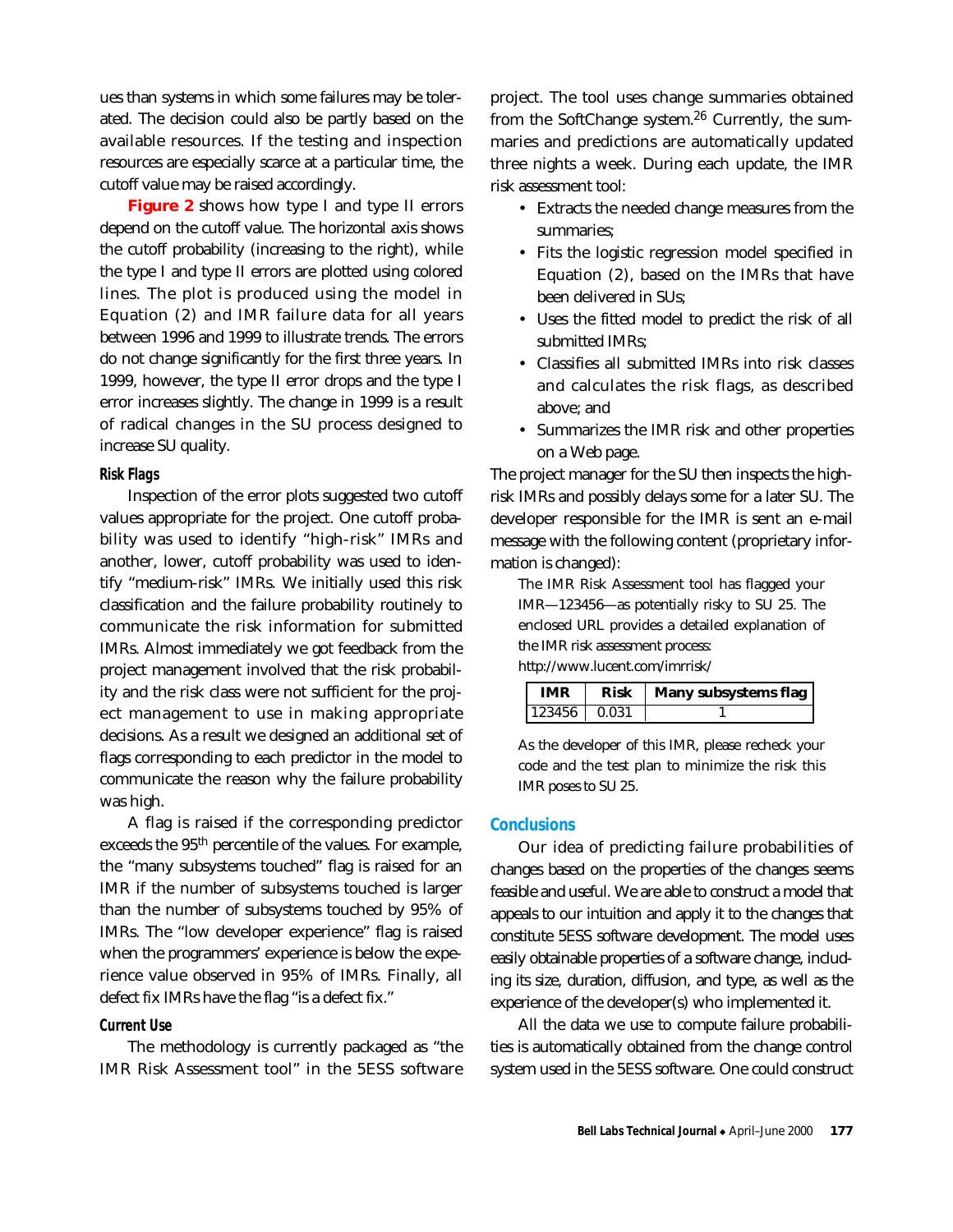a similar model for any software development project for which the same types of data are available, as they are likely to be for most change control systems. Even in cases where all the data are not available, it is likely that one could construct a useful failure probability model. Something as simple as a quantification of developer expertise, expressed as the number of deltas a developer has made to the code, is a strong predictor of change quality.

A key element in creating and statistically validating a change failure probability model is the existence of historical data that identifies which IMRs fail when included in an SU and which do not. Without such data we could not perform the logistic regression needed to construct the model. This increases the value of conducting the part of root cause analysis that identifies the changes that caused each failure.

Once the model is in place, the development organization can start using it to make decisions. Should the development organization expend resources on remedial work to improve their confidence that a change with a high probability of failure is safe to deliver to customers in a SU? Determining the cutoff value used to decide which IMRs receive further scrutiny is a subjective decision about balancing development resources against customer satisfaction. Setting a high cutoff value increases the incidence of failures and angers customers; setting a low one wastes resources. Somewhat paradoxically, the decisions made about the cutoff value and about how the failure probability model is used affect the model. When all works well, the incidence of failures drops because of the increased scrutiny of high-risk changes. The lower failure incidence becomes part of the historical record on which the model is based, and the model will have to be adjusted to take the new factor into account.

It is important to note that we worked only with existing data in constructing the model—that is, we did not require the collection of any additional data about changes, and we did not perturb the change management system. Compared to the cost of maintaining the change management system, the incremental cost of computing the model is negligible. Indeed, a considerable amount of valuable information can be derived free from change management systems for those organizations that have the discipline to use it, as illustrated in studies conducted by Basili and Weiss,<sup>26</sup> Mockus et al.,<sup>27</sup> Graves et al.,<sup>12</sup> Eick et al.,<sup>32</sup> Mockus and Votta,<sup>33</sup> Atkins et al., <sup>34</sup> and Siy and Mockus.<sup>35</sup> The information is free to those who have the data.

### **Acknowledgments**

We thank our colleagues Susan K. Niedorowski, Janet L. Ronchetti, Jiyi A. Yau, and Mary L. Zajac for their support and help in starting the IMR risk identification program. We also thank Tracy Graves, Harvey P. Siy, Jonathan Y. Chen, and Tippure S. Sundresh for their contributions in the early stages of the risk identification project.

#### **References**

- 1. K. E. Martersteck and A. E. Spencer, Jr., " The 5ESS† Switching System: Introduction," *AT&T Tech. J.*, Vol. 64, No. 6, Part 2, July–Aug. 1985, pp. 1305–1314.
- 2. K. H. An, D. A. Gustafson, and A. C. Melton, "A model for software maintenance," *Proc. of the Conf. on Soft. Maintenance*, Austin, Texas, Sept. 21–24, 1987, IEEE Comp. Soc. Press, pp. 57–62.
- 3. V. R. Basili and B. T. Perricone, "Software Errors and Complexity: An Empirical Investigation," *Commun. of the ACM*, Vol. 27, No. 1, Jan. 1984, pp. 42–52.
- 4. L. Hatton, "Reexamining the Fault Density-Component Size Connection," *IEEE Soft.*, Vol. 14, No. 2, Mar./Apr. 1997, pp. 89–97.
- 5. T. J. McCabe, "Complexity Measure," *IEEE Trans. on Soft. Eng.*, Vol. SE-2, No. 4, July 1976, pp. 308–320.
- 6. M. H. Halstead, *Elements of Software Science*, Elsevier North-Holland, New York, 1977.
- 7. N. F. Schneidewind and H.-M. Hoffman, "An Experiment in Software Error Data Collection and Analysis," *IEEE Trans. on Soft. Eng.*, Vol. SE-5, No. 3, May 1979, pp. 276–286.
- 8. N. Ohlsson and H. Alberg, "Predicting Fault-Prone Software Modules in Telephone Switches," *IEEE Trans. on Soft. Eng.*, Vol. 22, No. 12, Dec. 1996, pp. 886–894.
- 9. V. Y. Shen, T.-J. Yu, S. M. Thebaut, and L. R. Paulsen, "Identifying Error-Prone Software—An Empirical Study," *IEEE Trans. on Soft. Eng.*, Vol. SE-11, No. 4, Apr. 1985, pp. 317–325.
- 10. J. C. Munson and T. M. Khoshgoftaar, "Regression modeling of software quality: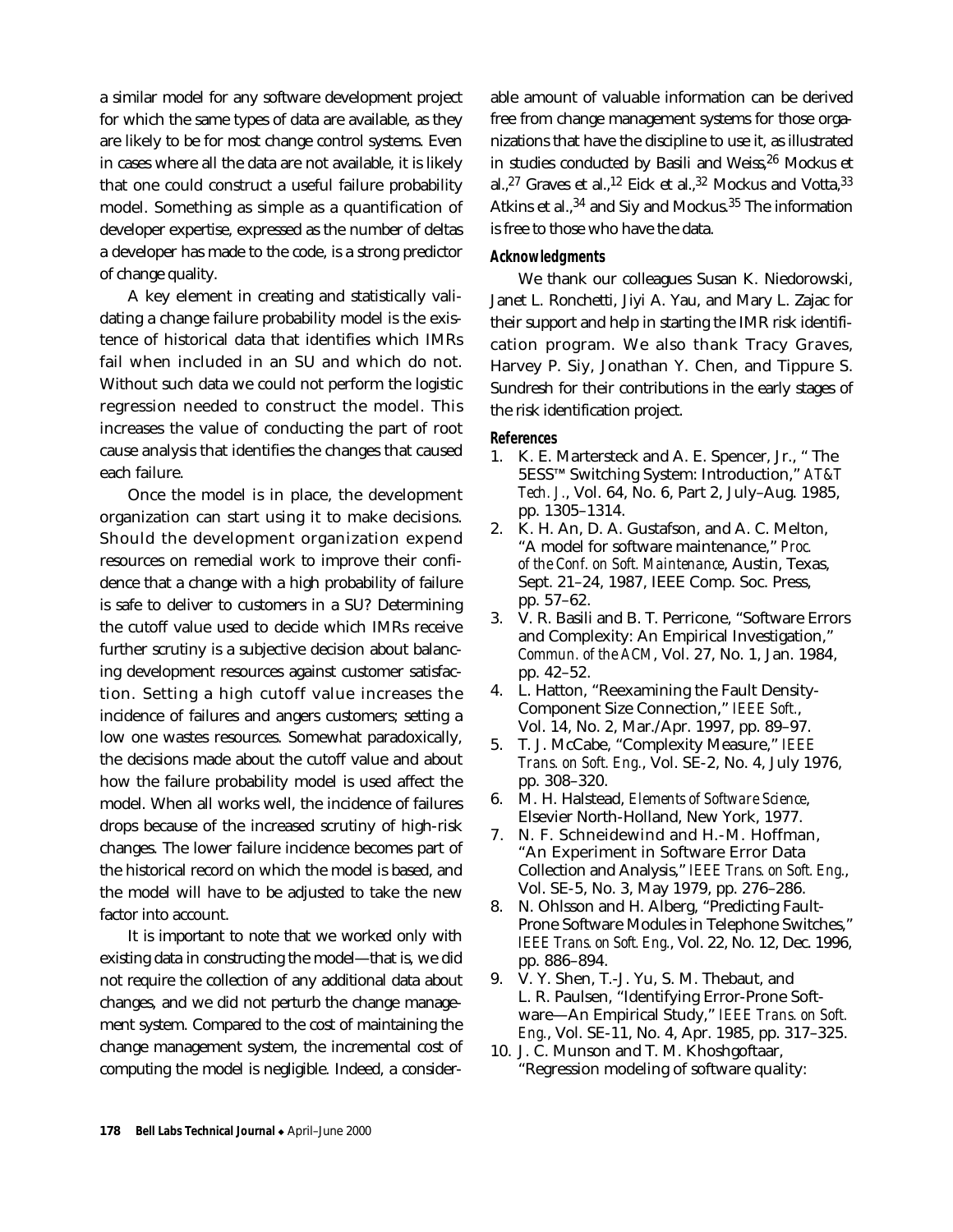<span id="page-10-0"></span>Empirical investigation," *Information and Soft. Tech.*, Vol. 32, No. 2, Feb. 1990, pp. 106–114.

- 11. T.-J. Yu, V. Y. Shen, and H. E. Dunsmore, "An Analysis of Several Software Defect Models," *IEEE Trans. on Soft. Eng.*, Vol. 14, No. 9, Sept. 1988, pp. 1261–1270.
- 12. T. L. Graves, A. F. Karr, J. S. Marron, and H. Siy, "Predicting Fault Incidence Using Software Change History," *IEEE Trans. on Soft. Eng.*, Vol. 26, No. 2 (forthcoming 2000).
- 13. J. D. Musa, A. Iannino, and K. Okumoto, *Software Reliability: Measurement, Prediction, and Application*, McGraw-Hill, New York, 1990.
- 14. J. Jelinski and P. B. Moranda, "Software reliability research," *Probabilistic Models for Software*, edited by W. Freiberger, Academic Press, New York, 1972, pp. 485–502.
- 15. G. J. Schick and R. W. Wolverton, "An Analysis of Competing Software Reliability Models," *IEEE Trans. on Soft. Eng.*, Vol. SE-4, No. 2, Mar. 1978, pp. 104–120.
- 16. S. N. Mohanty, "Models and Measurements for Quality Assessment of Software," *ACM Computing Surveys*, Vol. 11, No. 3, Sept. 1979, pp. 257–275.
- 17. S. G. Eick, C. R. Loader, M. D. Long, L. G. Votta, and S. Vander Wiel, "Estimating software fault content before coding," *Proc. of the 14th Intl. Conf. on Soft. Eng.*, Melbourne, Australia, May 11–15, 1992, pp. 59–65.
- 18. D. A. Christenson and S. T. Huang, "Estimating the Fault Content of Software Using the Fix-on-Fix Model," *Bell Labs Tech. J.*, Vol. 1, No. 1, Summer 1996, pp. 130–137.
- 19. A. L. Goel, "Software Reliability Models: Assumptions, Limitations, and Applicability," *IEEE Trans. on Soft. Eng.*, Vol. SE-11, No. 12, Dec. 1985, pp. 1411–1423.
- 20. P. B. Moranda, "Software quality technology," *IEEE Comp.*, Vol. 11, No. 11, Nov. 1978, pp. 72–78.
- 21. A. K. Midha, "Software Configuration Management for the 21st Century," *Bell Labs Tech. J.*, Vol. 2, No. 1, Winter 1997, pp. 154–165.
- 22. M. J. Rochkind, "The Source Code Control System," *IEEE Trans. on Soft. Eng.*, Vol. SE-1, No. 4, Dec. 1975, pp. 364–370.
- 23. S. R. Chidamber and C. F. Kemerer, "A Metrics Suite for Object Oriented Design," *IEEE Trans. on Soft. Eng.*, Vol. 20, No. 6, June 1994, pp. 476–493.
- 24. A. J. Albrecht and J. E. Gaffney, Jr., "Software Function, Source Lines of Code, and Development Effort Prediction: A Software Science Validation," *IEEE Trans. on Soft. Eng*., Vol. SE-9, No. 6, Nov. 1983, pp. 639–648.
- 25. L. A. Belady and M. M. Lehman, "A model of large program development," *IBM Sys. J.*, Vol. 15, No. 3, 1976, pp. 225–253.
- 26. V. R. Basili and D. M. Weiss, "Evaluating Software Development by Analysis of Changes," *IEEE Trans. on Soft. Eng.*, Vol. SE-11, No. 2, Feb. 1985, pp. 157–168.
- 27. A. Mockus, S. G. Eick, T. L. Graves, and A. F. Karr, "On Measurement and Analysis of Software Changes," Doc. No. ITD-99-36760F, BL0113590-990401-06TM, Lucent Technologies, Murray Hill, N. J., Apr. 1999.
- 28. P. McCullagh and J. A. Nelder, *Generalized Linear Models*, 2nd ed., Chapman and Hall, New York, 1989.
- 29. J. M. Chambers and T. J. Hastie, eds., *Statistical Models in S*, Wadsworth & Brooks, Pacific Grove, Calif., 1992.
- 30. A. J. Miller, *Subset Selection in Regression*, Chapman and Hall, London, 1990.
- 31. C. L. Mallows, "Some Comments on Cp," *Technometrics,* Vol. 15, No. 4, Nov. 1973, pp. 661–667.
- 32. S. G. Eick, T. L. Graves, A. F. Karr, J. S. Marron, and A. Mockus, "Does Code Decay? Assessing the Evidence from Change Management Data," *IEEE Trans. on Soft. Eng.* (forthcoming 2000).
- 33. A. Mockus and L. G. Votta, "Identifying reasons for software changes using historic databases," *Proc. Intl. Conf. on Software Maintenance*, San Jose, Calif., Oct. 11–14, 2000.
- 34. D. Atkins, T. Ball, T. Graves, and A. Mockus, "Using version control data to evaluate the impact of software tools," *Proc. 21st Intl. Conf. on Soft. Eng.*, Los Angeles, Calif., May 16–22, 1999, ACM Press, pp. 324–333.
- 35. H. Siy and A. Mockus, "Measuring domain engineering effects on software change cost," *Metrics '99: Sixth Intl. Symp. on Soft. Metrics*, Boca Raton, Fla., Nov. 4–6, 1999, pp. 304–311.

#### *(Manuscript approved May 2000)*

*AUDRIS MOCKUS, a member of technical staff in the*



*Software Production Research Department at Bell Labs in Naperville, Illinois, holds B.S. and M.S. degrees in applied mathematics from the Moscow Institute of Physics and Technology, as well as M.S. and Ph.D.*

*degrees in statistics from Carnegie Mellon University in Pittsburgh, Pennsylvania. In his research of complex dynamic systems, Dr. Mockus designs data mining methods, data visualization techniques, statistical models, and optimization techniques. He is currently investi-*